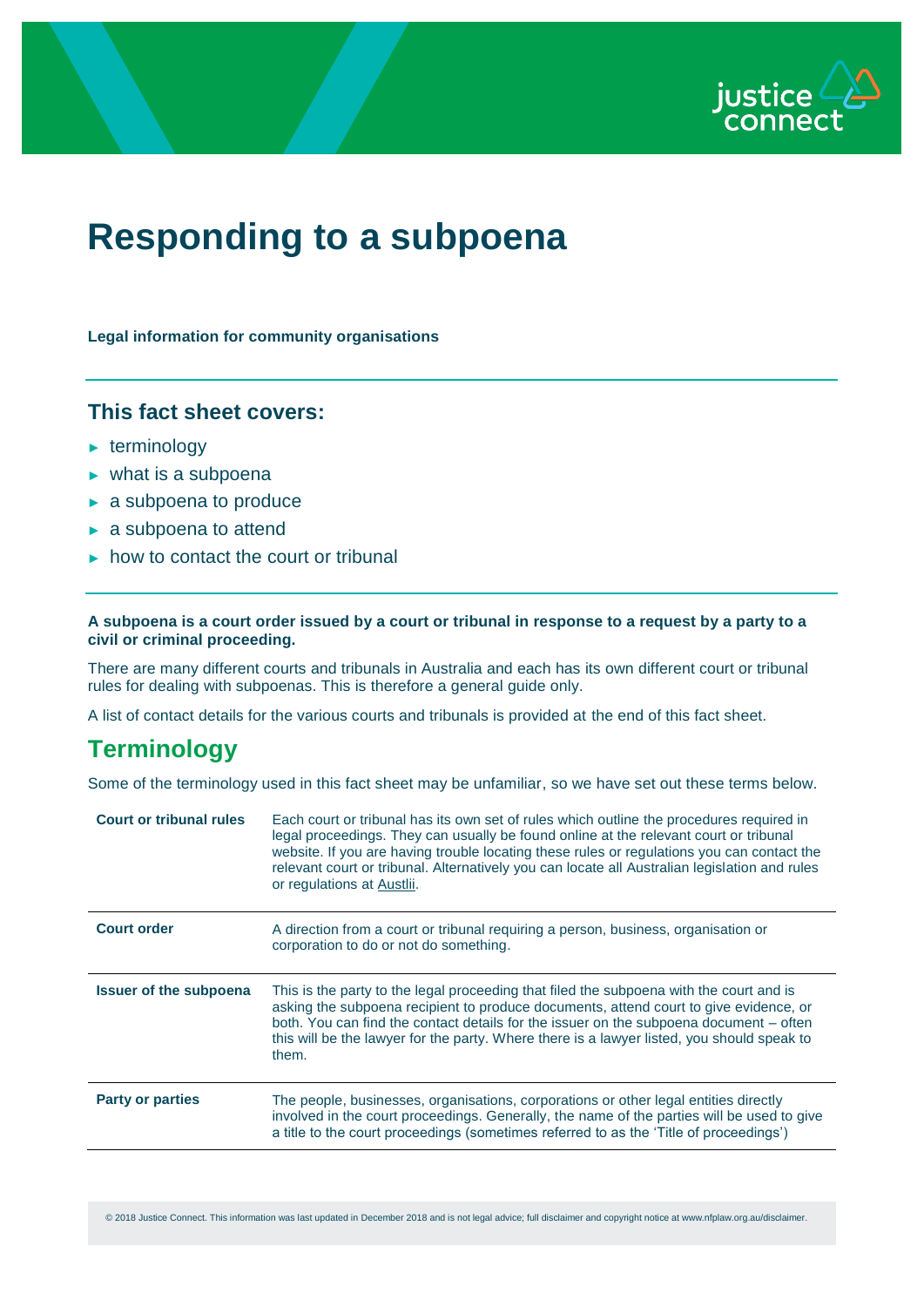|                                     | WHICH YOU CAN GENERALLY INTO AT the HOND OF the Suppoenta Gocument. Deling issued a<br>subpoena does not make you a party to the proceedings.                               |
|-------------------------------------|-----------------------------------------------------------------------------------------------------------------------------------------------------------------------------|
| <b>Proceeding or</b><br>proceedings | A word used to describe an action taken in a court or tribunal.                                                                                                             |
| <b>Produce or produced</b>          | Another word for provide or supply                                                                                                                                          |
| Subpoena recipient                  | A person, business, organisation, corporation or other legal entity served with a<br>subpoena who is required to produce documents, attend court to give evidence, or both. |
| <b>Served or service</b>            | A term used to describe the various methods of delivering certain legal documents to a<br>person, business organisation, corporation or other legal entity.                 |

which you can generally find at the front of the subpoena document. Being issued a

# **What is a subpoena?**

**Parties issue subpoenas to gather evidence for their case. Another way to think of this is as an information gathering activity.** 

A subpoena can be issued on third parties or on a party to a proceeding. As mentioned above, being issued a subpoena does not make you a party to the proceedings.

A subpoena is a court order that requires the recipient to:

- produce certain documents to the court a 'Subpoena to Produce'
- attend a trial as a witness a 'Subpoena to Attend', or
- both a 'Subpoena to Produce and to Attend'

A 'subpoena' may be known as a different name depending on the court or tribunal it is issued out of such as a 'witness summons' or a 'third party notice for production'.

For the purpose of this fact sheet – we use the term 'subpoena' as it is the most common name, but these principles still apply to other documents with different names that operate in the same manner as a subpoena.

Since a subpoena is a court order, if you do not follow it then you could be arrested for 'contempt of court'. You should not ignore a subpoena.

**Tip**

A subpoena is different from a search warrant. A search warrant is also a court order, but it lawfully permits authorities to enter and search your property or premises.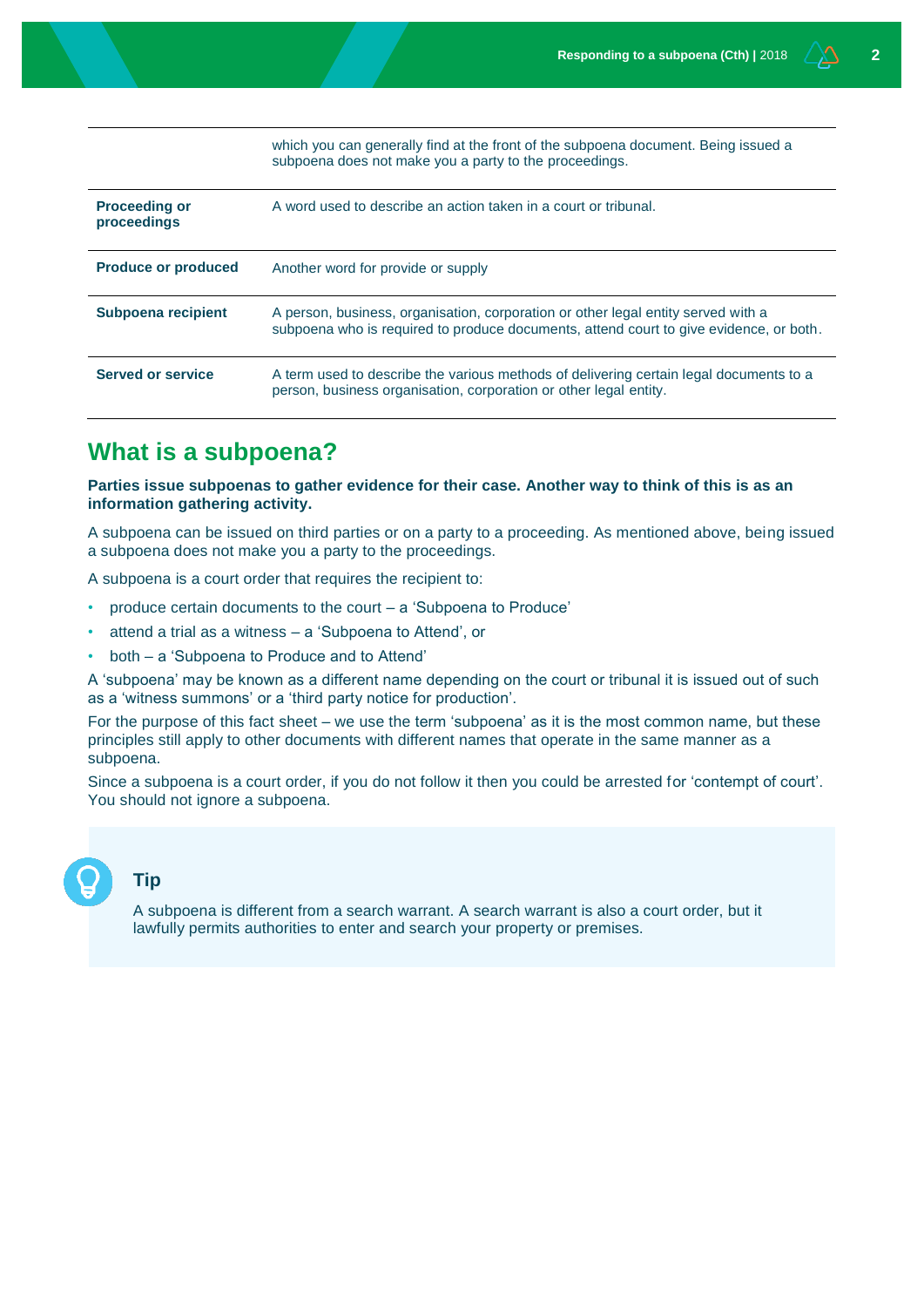#### **Is the subpoena valid?**

**Check the following details:**

| $\mathbf{1}$ . | Does the subpoena have a 'filed'<br>stamp showing the date it was<br>filed?   | A filed stamp or cover page is proof that the document was issued by<br>the court or tribunal. If there is any doubt you should contact the court<br>or tribunal and ask them to confirm that the subpoena was filed and<br>issued.                                                                                                          |
|----------------|-------------------------------------------------------------------------------|----------------------------------------------------------------------------------------------------------------------------------------------------------------------------------------------------------------------------------------------------------------------------------------------------------------------------------------------|
|                |                                                                               | If they have no record of the subpoena you should not comply with it<br>and contact the party that issued the subpoena to let them know that<br>you will not be complying with the subpoena as the court or tribunal<br>has no record of it.                                                                                                 |
| 2.             | Did you receive the subpoena<br>before the 'last date for service'?           | The last date for service will be stated in the subpoena document. If<br>you did not receive the subpoena before this date then you have the<br>option of asking the other party to obtain from the court an extension of<br>the return date. Alternatively if there is no issue with you complying by<br>the return date, you should do so. |
| 3.             |                                                                               |                                                                                                                                                                                                                                                                                                                                              |
|                | Was the subpoena served in<br>accordance with the court or<br>tribunal rules? | Each court or tribunal has its own set of rules for service, for example<br>rules on how the subpoena is to be delivered to the person (such as -<br>being handed to the person personally, left at the premises, or posted).                                                                                                                |
|                |                                                                               | If there is an issue with the service of the subpoena you can raise this<br>with the issuer of the subpoena. Alternatively if there is no issue with<br>you complying by the return date, you should do so.                                                                                                                                  |

If any of the above points create an issue you should seek legal advice.

## **Subpoena to produce**

#### **When do I have to comply with the subpoena?**

The date that the documents need to be produced is referred to in the subpoena as a 'return date'. The documents need to be produced to the court or tribunal for its records and not to the party that issued the subpoena. The relevant court or tribunal address will be in the subpoena.

If you require further time to produce the documents, you can contact the issuer of the subpoena so that a joint request can be made to the court or tribunal for a new return date. Alternatively you or a lawyer can appear at the court or tribunal on the return date and ask for a new return date. You may need to provide an explanation.

If you have missed the return date or a deadline you can contact the issuer of the subpoena to obtain a new return date in the same way.

#### **The subpoena schedule**

A subpoena to produce will have a 'schedule' listing the documents to produce. You only need to produce documents that are in your (or your organisation's) possession or control.

Before producing the documents you should consider whether you need to inform anyone that you are disclosing the documents. For example you may have a contract with someone which states that you will obtain their consent before producing documents or you may have privacy obligations under the law.

You are entitled to consult with people within your organisation about the subpoena or those whose rights or privacy may be affected by the production of the documents. You can object to providing certain information for confidentiality reasons if the information is not relevant to the subpoena.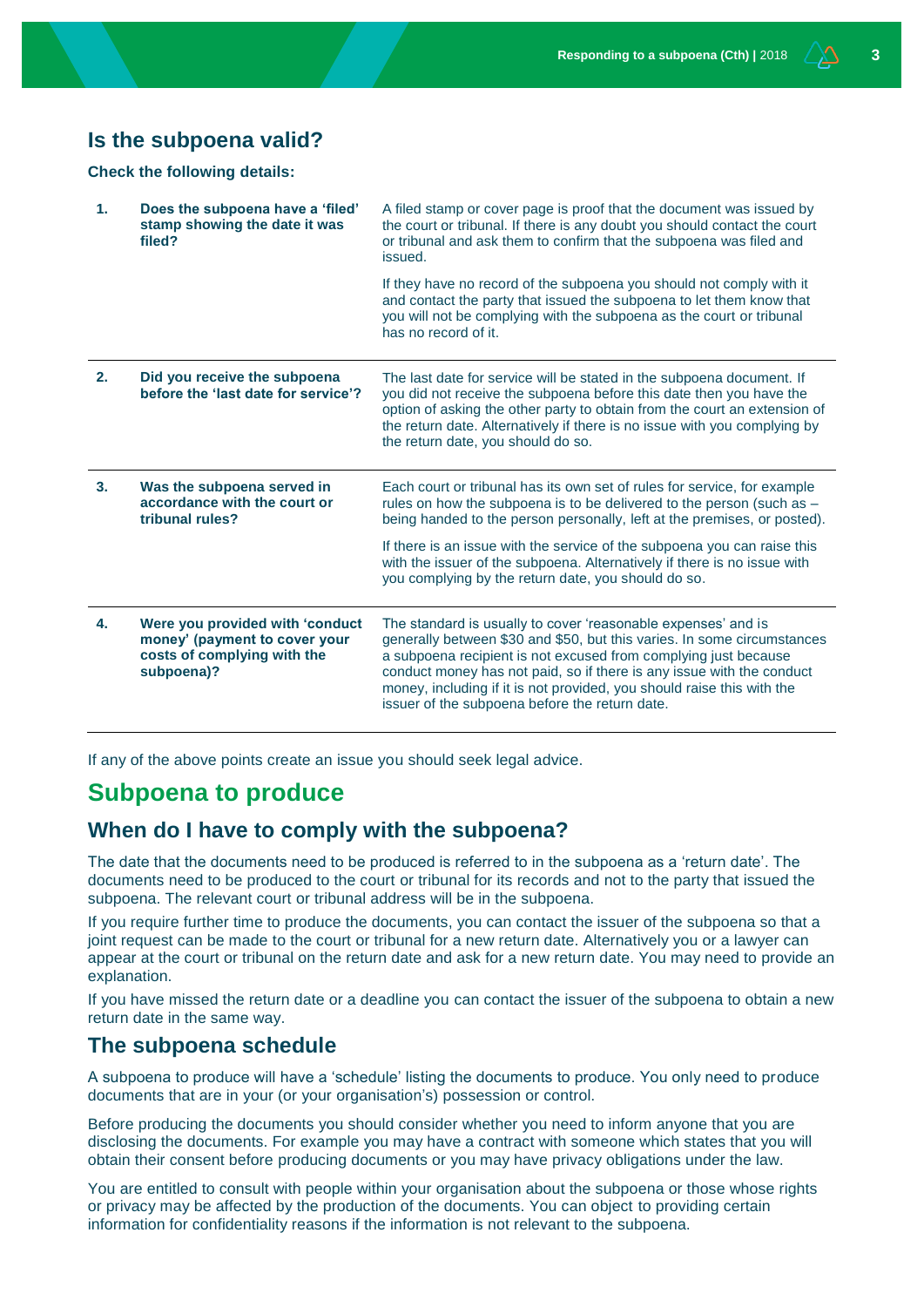Most legal proceedings are open to the public so unless the proceedings are subject to a non-publication order or are closed, you are permitted to discuss the subpoena with others.

If you are able to produce the requested documents by the return date at a reasonable expense and have no objections then you should do so.

You only need to produce documents that are within your control. If you have conducted all reasonable searches and have not located in your possession any documents falling within the subpoena schedule, you should still produce a copy of the subpoena and complete any subpoena declarations. You can include a covering letter to the court stating that you do not have any of the requested documents in your possession.

#### **Objections to producing documents**

Valid objections to producing documents include:

- producing all of the requested documents would be very onerous and time consuming for you if that is the case, you can apply to the court to have the subpoena set aside or negotiate an amended schedule, and
- grounds of privilege, public interest immunity or confidentiality

Claims for 'privilege' can potentially be made over documents containing communications with lawyers or content relating to past or present legal proceedings. You should speak with the lawyers referred to in the communications. If you think there may be public interest or confidentiality issues you may also have grounds for objection.

These issues can involve complex technical legal issues so you should consider seeking legal advice if you think they may be relevant. See below for information on what to do with documents that you object to producing.

#### **Producing the documents**

If you have prepared the relevant documents to be produced you can ether:

- attend the court or tribunal on the return date and hand over the physical documents to the court, or
- send the documents to the court or tribunal within the timeframe indicated on the subpoena

You should place them in an envelope labelled with the proceedings number, party details, subpoena recipient details and words such as 'Documents produced under subpoena by [INSERT]'.

Some courts or tribunals offer the option for documents to be produced electronically. You can contact the court or tribunal for further information. If you are posting the documents to the court or tribunal you should send it by registered post, or another method providing tracking information and signature on delivery. This cost could form part of any costs you seek for compliance (see below).

If there are documents that you object to producing such as privileged documents, they still need to be produced to the court but in a separate envelope to any documents you do not object to producing.

So that it is clear that there is an objection to the production of those documents, the envelope should be marked with:

- the proceedings number
- party details
- subpoena recipient details, and

• that the documents are privileged, by writing something such as 'PRIVILEGED AND CONFIDENTIAL'

You should also prepare a list of the documents that you object to producing and the reasons why for the parties to the proceeding. The parties are entitled to know what the documents are generally and the basis of your objections (for example, grounds of privilege), and they may ask you for further information. They may consent to or oppose your objections.

Check if the subpoena is asking for original documents and if not, keep the originals and produce copies. However – if you send original documents, keep a copy. If you want the documents to be returned to you after the proceedings are concluded, most subpoenas have an option for you to ask for this to happen.

Ensure that you complete any declarations contained in the subpoena.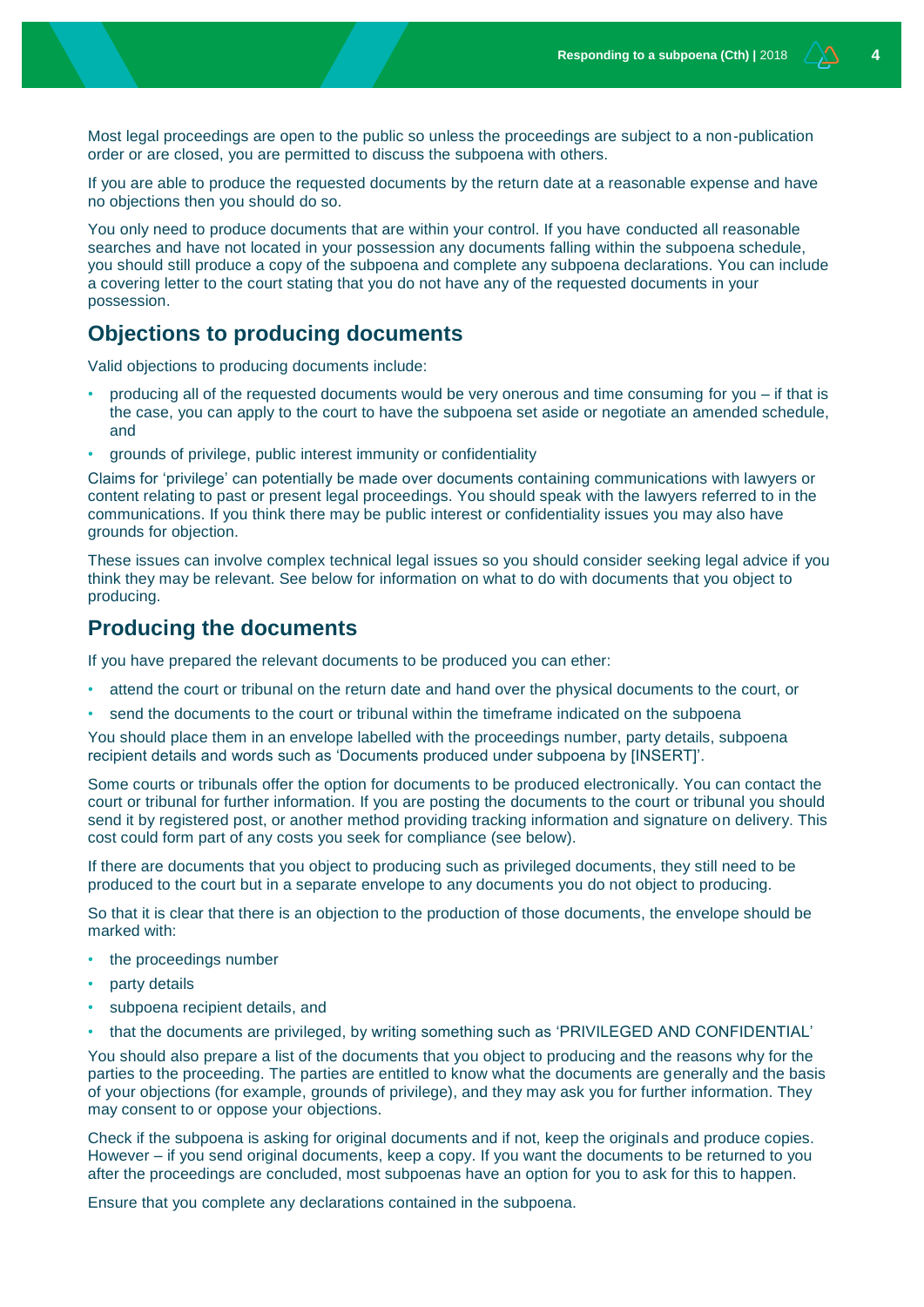#### **Costs of compliance**

In some circumstances a subpoena recipient may have their reasonable costs of compliance paid in addition to the conduct money. You can raise this with the issuer of the subpoena and should do so as early as possible.

Most courts and tribunals also give you the option of making an application to the court for your costs to be reimbursed.

## **Subpoena to attend**

#### **When do I have to comply with the subpoena?**

For this kind of subpoena the 'return date' is when the person named in the subpoena is required to attend the court or tribunal to give evidence as a witness under oath or affirmation (a legally binding promise to tell the truth). The witness will be required to answer questions asked by the parties' lawyers about issues relevant to the proceeding.

On average a witness will not be required for longer than a day or two but it can take longer depending on the particular case. The witness will need to be available to attend court for the duration of the hearing or until they are excused by the court.

You can contact the party that requested the subpoena about which days you will need to attend.

A witness attending a hearing should ensure that they are punctual and dress professionally. Keep a copy of any expenses incurred in attending court for reimbursement. When giving evidence ensure that you listen carefully to the questions you are asked. If you do not understand a question or a word you should say so. Evidence given in a court or tribunal is recorded and provided to the parties. You can be subject to a penalty if you lie under oath or affirmation. The lawyer for the party that requested the subpoena can provide you with any further information you need.

If there are circumstances preventing your attendance (for example, if you are going to be overseas or you are unwell), you should contact the party that requested the subpoena as a first step. You can contact the court or tribunal for further information but you should not ignore the subpoena.

#### **Costs of compliance**

The witness may be entitled to have their reasonable costs of compliance paid (for example transport and accommodation expenses) in addition to the conduct money. You can raise this with the issuer of the subpoena and should do so as early as possible.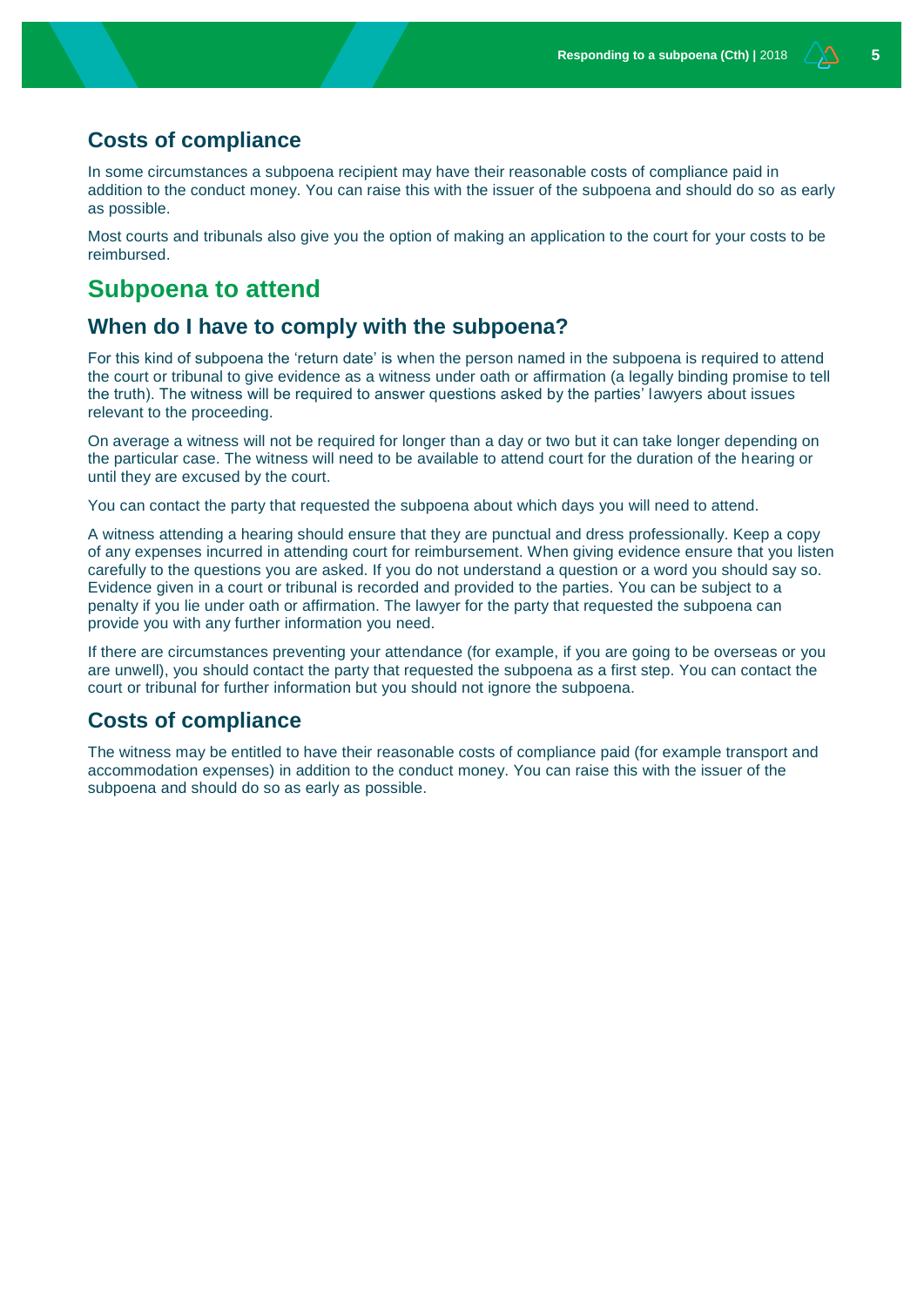# **Resources**

#### **Related resources**

► New South Wales Subpoena Survival Guide, developed by Women's Legal Service [NSW and Legal Aid NSW](https://www.legalaid.nsw.gov.au/publications/factsheets-and-resources/subpoena-survival-guide)

The guide has a focus on the Sexual Assault Communications Privilege but it also covers other protections relevant to subpoenas such as challenging the validity of subpoenas and tips on using the confidential professional relationship privilege.

► [County Court of Victoria Information on Subpoenas](https://www.countycourt.vic.gov.au/going-court/subpoenas)

For answers to FAQs, checklists and template subpoena documents. Keep in mind this information only relates to the County Court of Victoria.

### **Court and tribunal contact details**

| <b>Jurisdiction</b> | <b>Court or tribunal</b>                                                                            |
|---------------------|-----------------------------------------------------------------------------------------------------|
| <b>Federal</b>      | <b>High Court of Australia</b>                                                                      |
|                     | http://www.hcourt.gov.au/contact/contact-us                                                         |
|                     | <b>Federal Court of Australia</b>                                                                   |
|                     | http://www.fedcourt.gov.au/contact                                                                  |
|                     | <b>Family Court of Australia</b>                                                                    |
|                     | http://www.familycourt.gov.au/wps/wcm/connect/fcoaweb/contact-us/national-enguiry-centre/fl-<br>nec |
|                     | <b>Federal Circuit Court</b>                                                                        |
|                     | http://www.federalcircuitcourt.gov.au/wps/wcm/connect/fccweb/contact-us/nec/fl-nec                  |
|                     | <b>Administrative Appeals Tribunal (AAT)</b>                                                        |
|                     | http://www.aat.gov.au/contact-us                                                                    |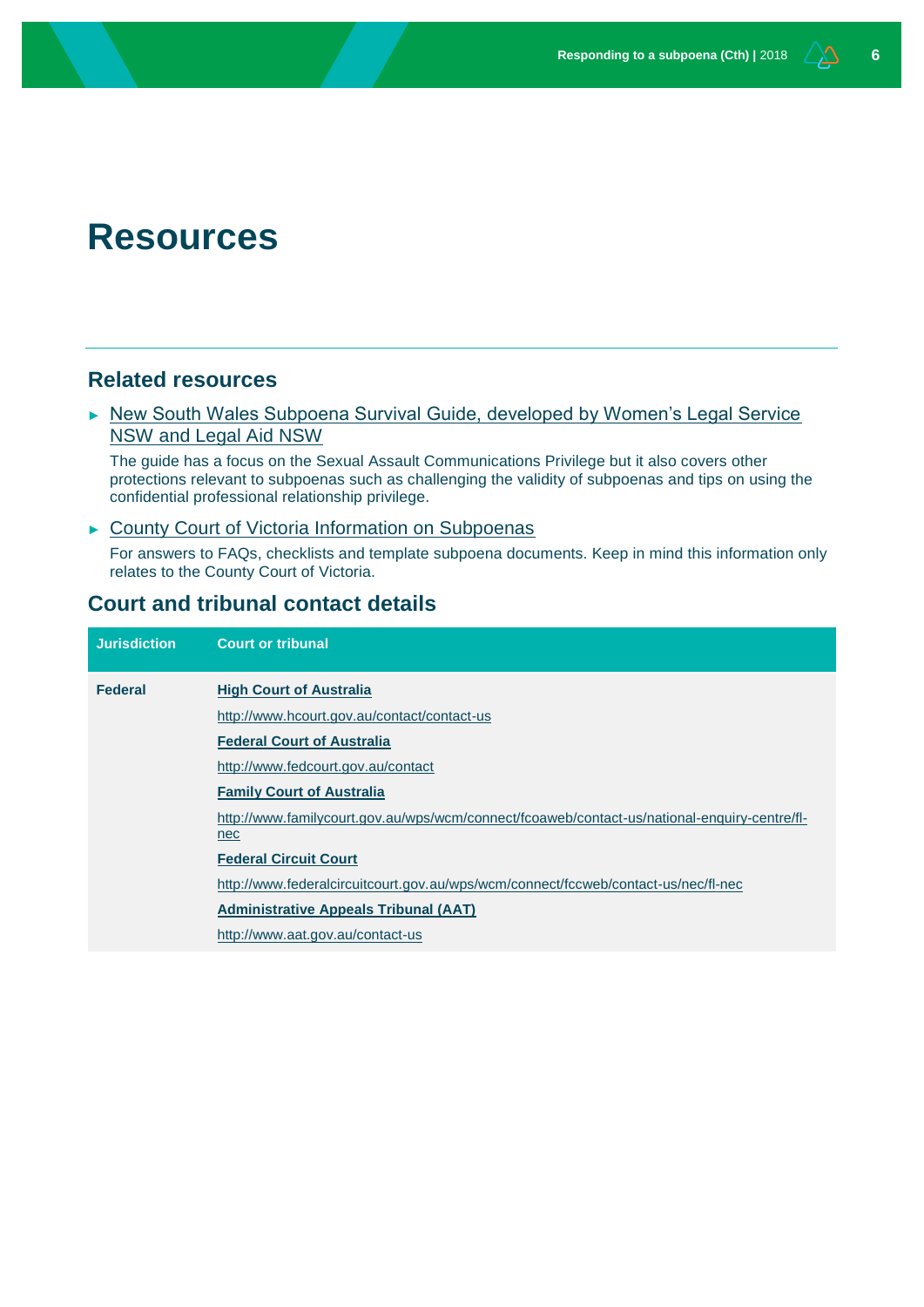| <b>New South</b> | <b>Children's Court of New South Wales</b>                                                                    |
|------------------|---------------------------------------------------------------------------------------------------------------|
| <b>Wales</b>     | http://www.childrenscourt.justice.nsw.gov.au/Pages/childrenscourt_contactus/childrenscourt_cont<br>actus.aspx |
|                  | <b>District Court of New South Wales</b>                                                                      |
|                  | http://www.districtcourt.justice.nsw.gov.au/Pages/contactus/contactus.aspx                                    |
|                  | <b>Drug Court of New South Wales</b>                                                                          |
|                  | http://www.drugcourt.justice.nsw.gov.au/Pages/dc_contactus.aspx                                               |
|                  | <b>Dust Diseases Tribunal</b>                                                                                 |
|                  | http://www.dustdiseasestribunal.justice.nsw.gov.au/Pages/ddt_contactus.aspx                                   |
|                  | <b>Independent Commission Against Corruption NSW</b>                                                          |
|                  | http://www.icac.nsw.gov.au/contact-us                                                                         |
|                  | <b>Land and Environment Court of New South Wales</b>                                                          |
|                  | http://www.lec.justice.nsw.gov.au/Pages/contact_us/contact_us.aspx                                            |
|                  | <b>Local Court of New South Wales</b>                                                                         |
|                  | http://www.localcourt.justice.nsw.gov.au/                                                                     |
|                  | <b>New South Wales Coroners Court</b>                                                                         |
|                  | http://www.coroners.justice.nsw.gov.au/Pages/coroner_role/coroner_role.aspx                                   |
|                  | <b>NSW Civil and Administrative Tribunal (NCAT)</b>                                                           |
|                  | http://www.ncat.nsw.gov.au/Pages/contact_ncat.aspx                                                            |
|                  | <b>NSW Industrial Relations Commission</b>                                                                    |
|                  | http://www.irc.justice.nsw.gov.au/Pages/IRC_contact_us/IRC_contact_us.aspx                                    |
|                  | <b>Supreme Court of New South Wales</b>                                                                       |
|                  | http://www.supremecourt.justice.nsw.gov.au/Pages/SCO2_contactus/SCO2_contactus.aspx                           |
|                  | <b>Personal Injury Commission</b>                                                                             |
|                  | https://pi.nsw.gov.au/                                                                                        |
| <b>Victoria</b>  | <b>Children's Court of Victoria</b>                                                                           |
|                  | https://www.childrenscourt.vic.gov.au/contact-us                                                              |
|                  | <b>Coroners Court of Victoria</b>                                                                             |
|                  | http://www.coronerscourt.vic.gov.au/utility/contact+us/                                                       |
|                  | <b>County Court of Victoria</b>                                                                               |
|                  | https://www.countycourt.vic.gov.au/contact-us                                                                 |
|                  | <b>Magistrates' Court of Victoria</b>                                                                         |
|                  | https://www.magistratescourt.vic.gov.au/contact-us                                                            |
|                  | <b>Supreme Court of Victoria</b>                                                                              |
|                  | https://www.supremecourt.vic.gov.au/contact-us                                                                |
|                  | <b>Victorian Civil and Administrative Tribunal (VCAT)</b>                                                     |
|                  | https://www.vcat.vic.gov.au/contact-us                                                                        |
|                  | <b>Victims of Crime Assistance Tribunal (VOCAT)</b>                                                           |
|                  | https://www.vocat.vic.gov.au/contact-us                                                                       |
|                  |                                                                                                               |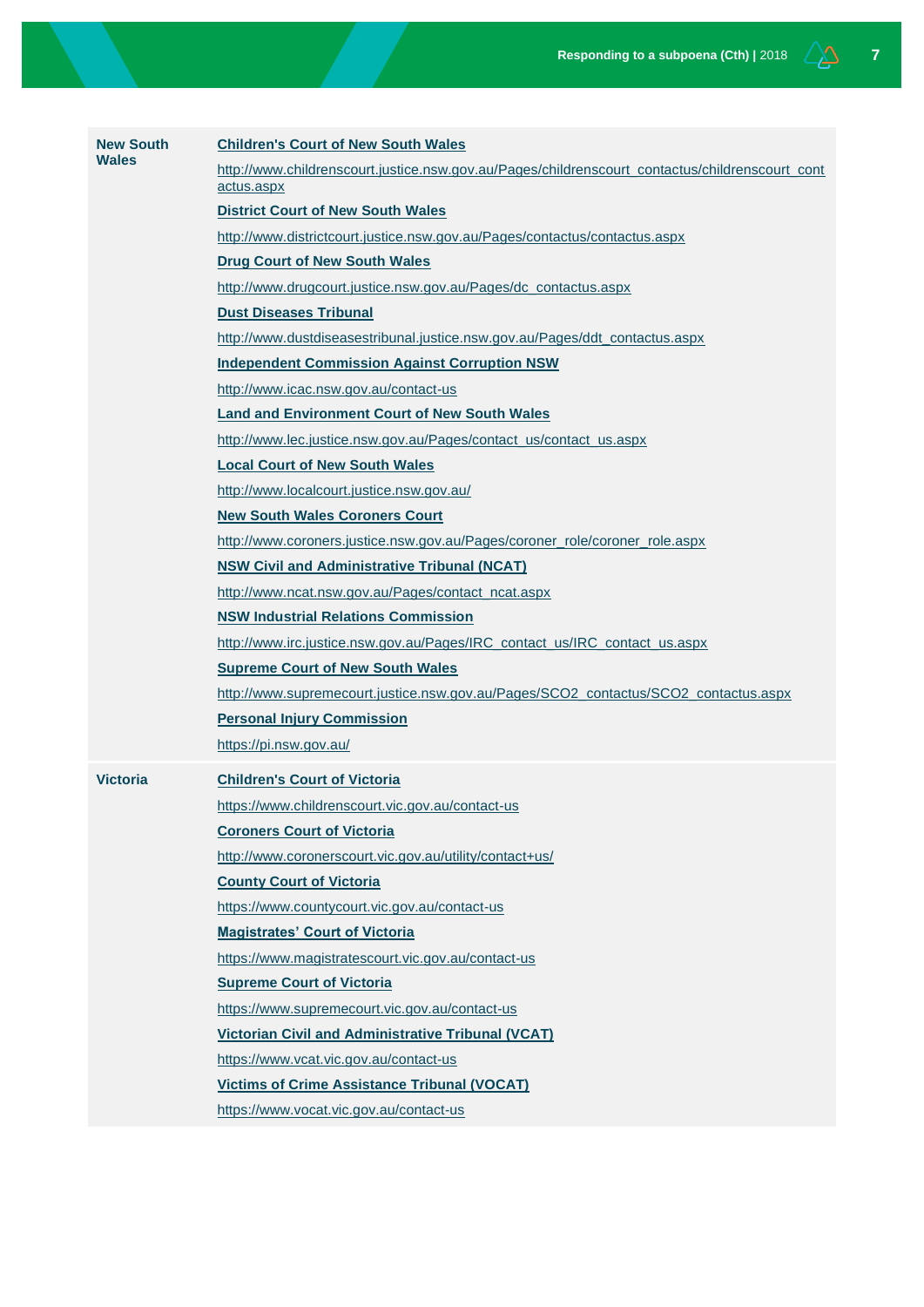| Queensland           | <b>Anti-Discrimination Commission Queensland</b>                             |
|----------------------|------------------------------------------------------------------------------|
|                      | http://www.adcq.qld.gov.au/contact-us                                        |
|                      | <b>Children's Court of Queensland</b>                                        |
|                      | https://www.courts.qld.gov.au/contacts/childrens-court                       |
|                      | <b>Civil and Administrative Tribunal</b>                                     |
|                      | https://www.gcat.gld.gov.au/about-gcat/contact-us                            |
|                      | <b>Coroners Court of Queensland</b>                                          |
|                      | https://www.courts.qld.gov.au/contacts/coroners-court                        |
|                      | <b>Crime &amp; Corruption Commission</b>                                     |
|                      | http://www.ccc.qld.gov.au/about-the-ccc/contact-us                           |
|                      | <b>Industrial Relations Commission</b>                                       |
|                      | https://www.girc.gld.gov.au/contact-us                                       |
|                      | <b>Mental Health Court</b>                                                   |
|                      | https://www.courts.gld.gov.au/contacts/mental-health-court                   |
|                      | <b>Murri Court</b>                                                           |
|                      | https://www.courts.qld.gov.au/contacts/murri-court                           |
|                      | <b>Planning and Environment Court</b>                                        |
|                      | https://www.courts.qld.gov.au/contacts/planning-and-environment-court        |
|                      | <b>Queensland Drug and Alcohol Court</b>                                     |
|                      | https://www.courts.qld.gov.au/contacts/drug-and-alcohol-court                |
|                      | <b>Residential Tenancies Authority</b>                                       |
|                      | https://www.rta.gld.gov.au/Contact                                           |
| Western<br>Australia | <b>Children's Court of Western Australia</b>                                 |
|                      | https://www.childrenscourt.wa.gov.au/_misc/contactus.aspx                    |
|                      | <b>Coroner's Court of Western Australia</b>                                  |
|                      | https://www.coronerscourt.wa.gov.au/_misc/contactus.aspx                     |
|                      | <b>District Court of Western Australia</b>                                   |
|                      | https://www.districtcourt.wa.gov.au/R/registryContacts.aspx                  |
|                      | <b>Industrial Magistrates Court</b>                                          |
|                      | http://www.imc.wa.gov.au/index.php/contacmenu                                |
|                      | <b>Magistrates Court of Western Australia</b>                                |
|                      | https://www.magistratescourt.wa.gov.au/_misc/contactus.aspx                  |
|                      | <b>Supreme Court of Western Australia</b>                                    |
|                      | https://www.supremecourt.wa.gov.au/C/contact_us.aspx?uid=1043-9716-5510-2235 |
|                      | <b>Western Australia Industrial Relations Commission</b>                     |
|                      | https://www.wairc.wa.gov.au/                                                 |
|                      | <b>State Administrative Tribunal of Western Australia</b>                    |
|                      | https://www.sat.justice.wa.gov.au/_apps/contacts/default.aspx                |